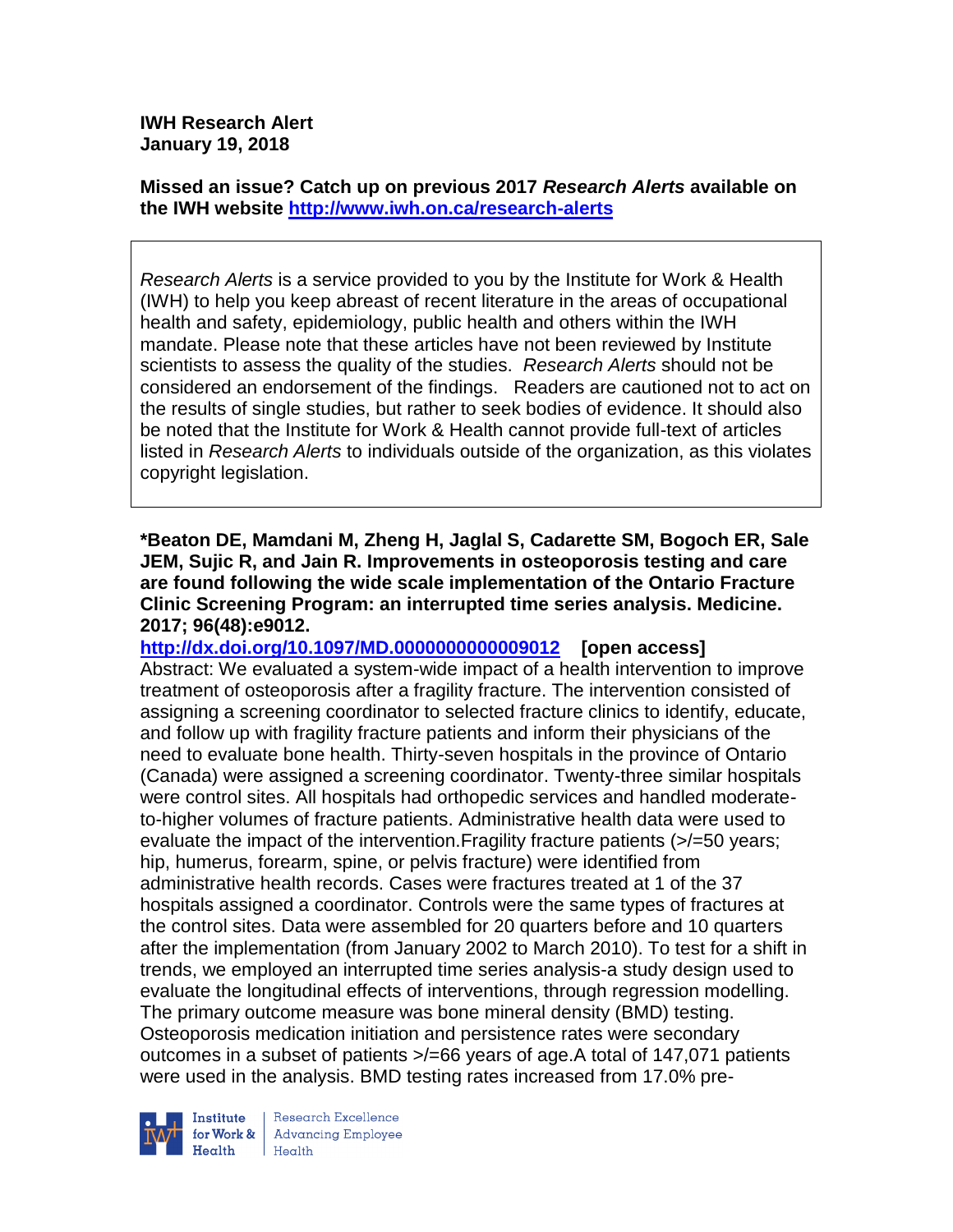intervention to 20.9% post-intervention at intervention sites (P < .01) compared with no change at control sites (14.9% and 14.9%,  $P = .33$ ). Medication initiation improved significantly at intervention sites  $(21.6-23.97\%)$ ; P = .02) but not at control sites  $(17.5-18.5\%; P = .27)$ . Persistence with bisphosphonates decreased at all sites, from 59.9% to 56.4% at intervention sites ( $P = .02$ ) and more so from 62.3% to 54.2% at control sites ( $P < .01$ ) using 50% proportion of days covered (PDC 50).Significant improvements in BMD testing and treatment initiation were observed after the initiation of a coordinator-based screening program to improve osteoporosis management following fragility fracture

#### **\*Leao ALM, Barbosa-Branco A, Turchi MD, Steenstra IA, and Cole DC. Sickness absence among municipal workers in a Brazilian municipality: a secondary data analysis. BMC Research Notes. 2017; 10(1):773. <http://dx.doi.org/10.1186/s13104-017-3116-5>[open access]**

Abstract: BACKGROUND: Sickness absence, work disability associated with illness or injury, is a major public health problem worldwide. Some studies have investigated determinants of sickness absence among workers with shorter job tenure, but have only focused on certain diagnostic groups. Although it is well established that job tenure has an inverse relationship with work injury rate, less is known about its association with sickness absence for other disorders. Therefore, this study aimed to investigate the risk factors for incidence and duration of sickness absence according to diagnosis over a 7-year period. A dynamic cohort consisting of all permanent civil servants hired from 2005 to 2011 by the Goiania municipality-Brazil. Data of certified sickness absences longer than 3 days were analyzed. The incidence density was calculated per 1000 person-years in each ICD-10 category. The association between sickness absence and socio-demographic and occupational characteristics was examined using negative binomial regression models. RESULTS: 18,450 workers, mean age of 32 years, accumulated 14,909 episodes of sickness absence. Overall, the incidence density was 234.6 episodes per 1000 person years. Diagnostic groups with the highest incidence density of sickness absences were injuries (49.1), musculoskeletal disorders (31.3) and mental disorders (29.2). Factors predicting any sickness absence were female gender, older age, low education, being a health professional, multiple jobs and full-time employment. Mental health disorders were more common among education professionals, musculoskeletal disorders among blue collar workers and injuries among inspection workers. Prolonged time on sick leave was associated with male gender, older age groups, low education and income, blue-collar workers, more than one job contract and full time employment. CONCLUSIONS: These findings demonstrate a substantial sickness absentee burden and they provide relevant information for targeting prevention and health promotion policies to the most vulnerable occupational groups

**Ardakani EM, Leboeuf-Yde C, and Walker BF. Failure to define low back pain as a disease or an episode renders research on causality unsuitable:** 



Research Excellence for Work & | Advancing Employee Health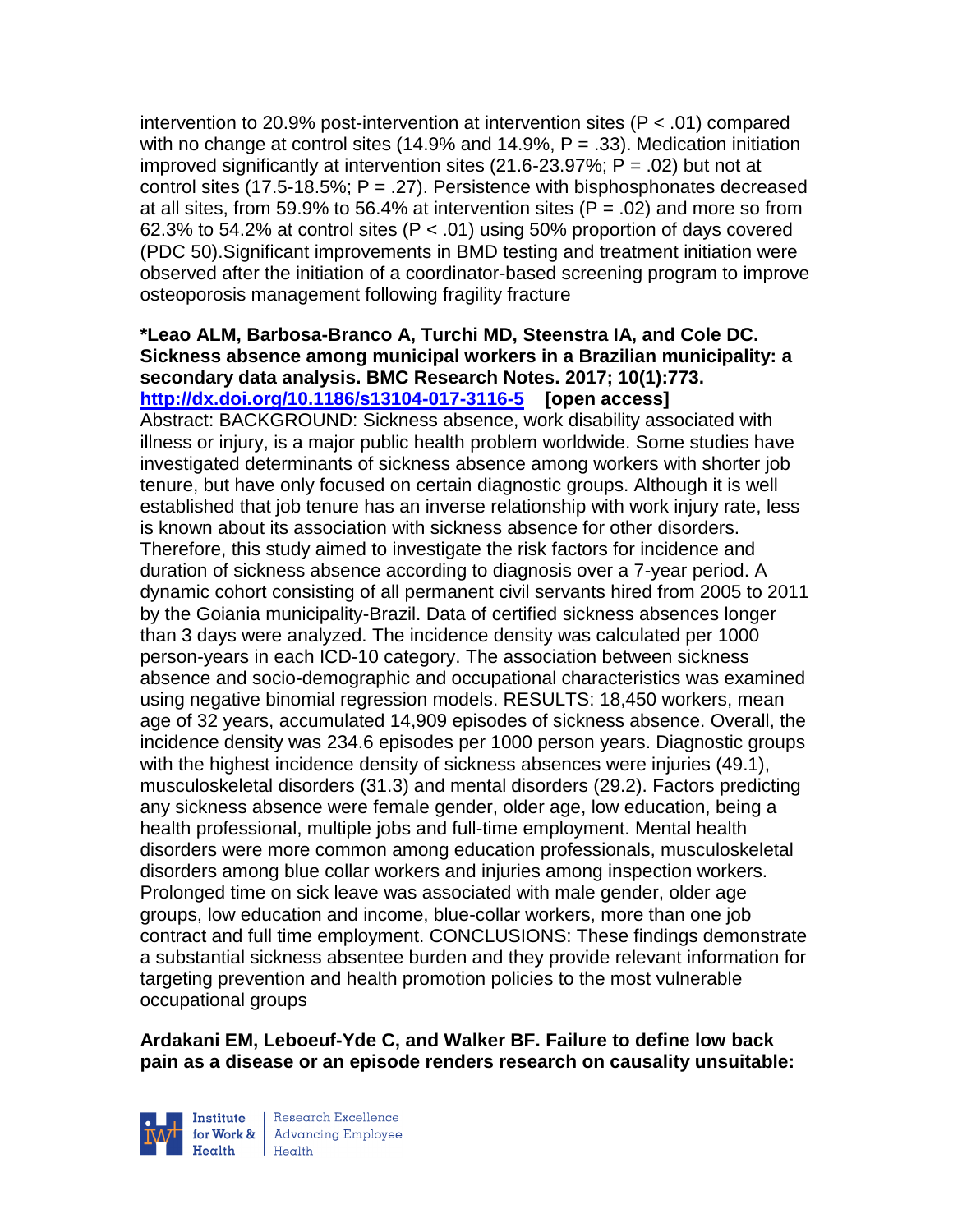### **results of a systematic review. Chiropractic and Manual Therapies. 2018; 26:1.**

**<http://dx.doi.org/10.1186/s12998-017-0172-9>[open access]**

Abstract: Background: Causative factors may be different for the very first onset of symptoms of the 'disease' of low back pain (LBP) than for ensuing episodes that occur after a pain-free period. This differentiation hinges on a life-time absence of low back pain at first onset and short-term absence for further episodes. In this systematic review, we explored whether researchers make these distinctions when investigating the causality of LBP. Methods: A literature search of PUBMED, CINAHL, and SCOPUS databases was performed from January 2010 until September 2016 using the search terms 'low back pain' or 'back pain' and 'risk factor' or 'caus\*' or 'predict\*' or 'onset' or 'first-time' or 'inception' or 'incidence'. Two reviewers extracted information on study design, types of episodes of back pain to distinguish the disease of LBP and recurring episodes, and also to determine the definitions of disease- or pain-free periods. Results: Thirty-three articles purporting to study causes of LBP were included. Upon scrutiny, 31 of the 33 articles were unclear as to what type of causality they were studying, that of the 'disease' or the episode, or a mere association with LBP. Only 9 studies used a prospective study design. Five studies appeared to investigate the onset of the disease of LBP, however, only one study truly captured the first incidence of LBP, which was the result of sports injury. Six appeared to study episodes but only one clearly related to the concept of episodes. Therefore, among those 11 studies, nine included both first-time LBP and episodes of LBP. Consequently, 22 studies related to the prevalence of LBP, as they probably included a mixture of first-time, recurring and ongoing episodes without distinction. Conclusion: Recent literature concerning the causality of LBP does not differentiate between the 'disease' of LBP and its recurring episodes mainly due to a lack of a clear definition of absence of LBP at baseline. Therefore, current research is not capable of providing a valid answer on this topic

# **Bergs Y, Hoofs H, Kant I, Slangen J, and Jansen NW. Work-family conflict and depressive complaints among Dutch employees: examining reciprocal associations in a longitudinal study. Scandinavian Journal of Work, Environment & Health. 2018; 44(1):69-79.**

## **<http://dx.doi.org/10.5271/sjweh.3658>**

Abstract: Objectives The aim of this study was to examine the reciprocal association between work-family conflict and depressive complaints over time. Methods Cross-lagged structural equation modeling (SEM) was used and threewave follow-up data from the Maastricht Cohort Study with six years of follow-up [2416 men and 585 women at T1 (2008)]. Work-family conflict was operationalized by distinguishing both work-home interference and home-work interference, as assessed with two subscales of the Survey Work-Home Interference Nijmegen. Depressive complaints were assessed with a subscale of the Hospital Anxiety and Depression scale. Results The results showed a



Research Excellence for Work & | Advancing Employee  $H_{\text{eath}}$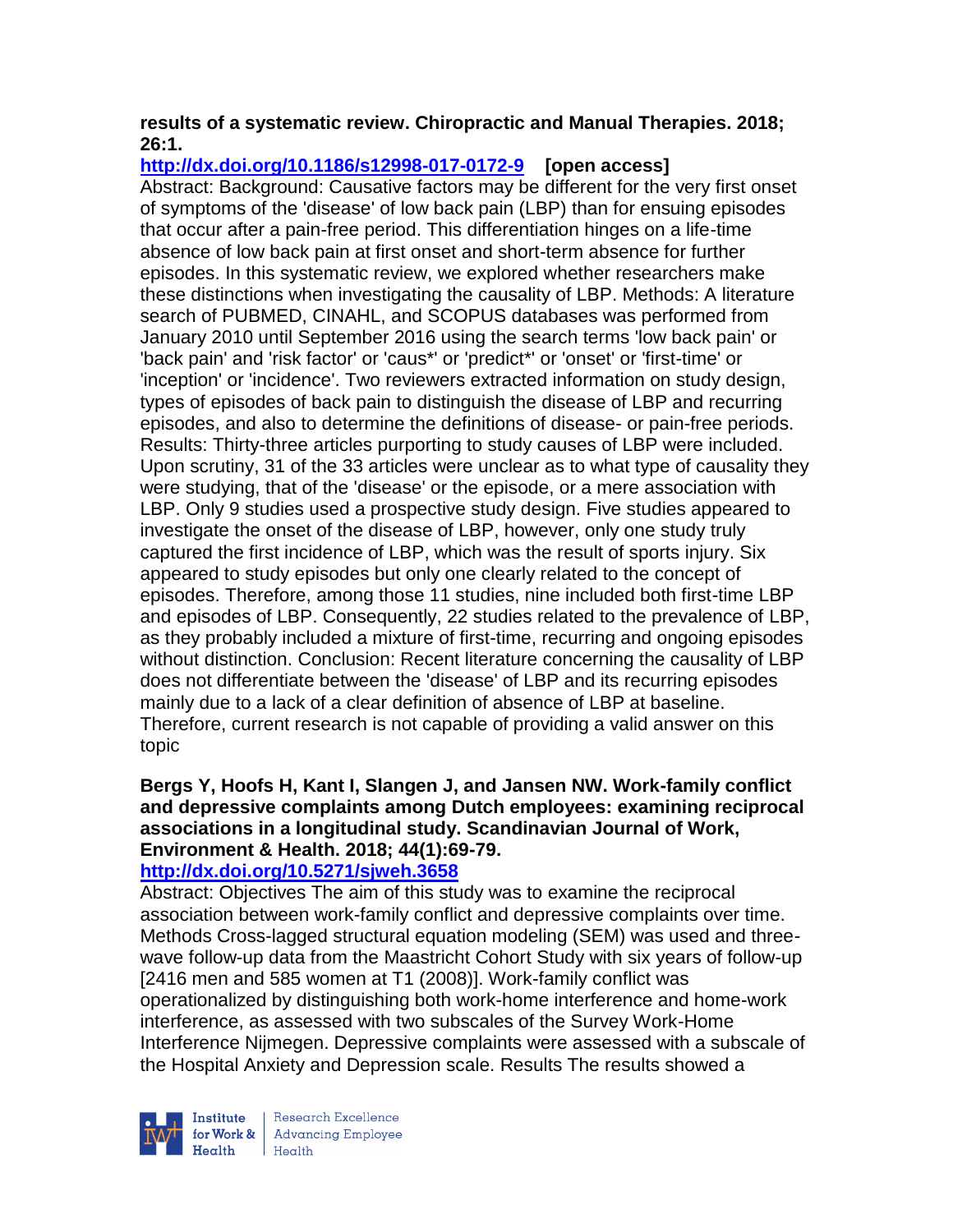positive cross-lagged relation between home-work interference and depressive complaints. The results of the chi (2)difference test indicated that the model with cross-lagged reciprocal relationships resulted in a significantly better fit to the data compared to the causal (Deltachi  $(2)(2)=9.89$ , P=0.001), reversed causation model (Deltachi (2)(2)=9.25, P=0.01), and the starting model (Deltachi (2)(4)=16.34, P=0.002). For work-home interference and depressive complaints, the starting model with no cross-lagged associations over time had the best fit to the empirical data. Conclusions The findings suggest a reciprocal association between home-work interference and depressive complaints since the concepts appear to affect each other mutually across time. This highlights the importance of targeting modifiable risk factors in the etiology of both home-work interference and depressive complaints when designing preventive measures since the two concepts may potentiate each other over time

**Crizzle AM, Bigelow P, Adams D, Gooderham S, Myers AM, and Thiffault P. Health and wellness of long-haul truck and bus drivers: a systematic literature review and directions for future research. Journal of Transport & Health. 2017; 7(Part A):90-109.** 

**<http://dx.doi.org/10.1016/j.jth.2017.05.359>**

**Gupta N, Wahlin-Jacobsen CD, Abildgaard JS, Henriksen LN, Nielsen K, and Holtermann A. Effectiveness of a participatory physical and psychosocial intervention to balance the demands and resources of industrial workers: a cluster-randomized controlled trial. Scandinavian Journal of Work, Environment & Health. 2018; 44(1):58-68. <http://dx.doi.org/10.5271/sjweh.3689>**

Abstract: Objectives The aim of this study was to evaluate the effectiveness of a participatory physical and psychosocial workplace intervention (known as PIPPI) on work ability and recovery among industrial workers. Methods Eligible workers were cluster-randomized into intervention (N=193) and control (N=222) groups. Intervention group members participated in three workshops where they mapped positive and negative aspects of their physical and psychosocial work environment and developed action plans addressing the highlighted issues, which were subsequently implemented by the participants. Questionnaire-based data on work ability and recovery were collected at baseline and 8-, 10- and 12 month follow-up. Data on productivity, well-being, mental health, and physical demands and resources were collected at baseline and 12-month follow-up. Results The intervention was delivered and received as planned (100% planned workshops conducted, 69% [standard deviation (SD) 7%] participation in workshops) and with a response rate of 76% (SD 8%) to the questionnaires. No significant between-group improvements for any of the outcomes were found in intention-to-treat multi-level mixed models. On the contrary, tendencies were observed for poorer recovery and reduced work ability in the intervention compared to control group. Conclusion The intervention did not improve the outcomes. This result can have several explanations, such as a regression-



Research Excellence for Work & | Advancing Employee  $H_{\text{eath}}$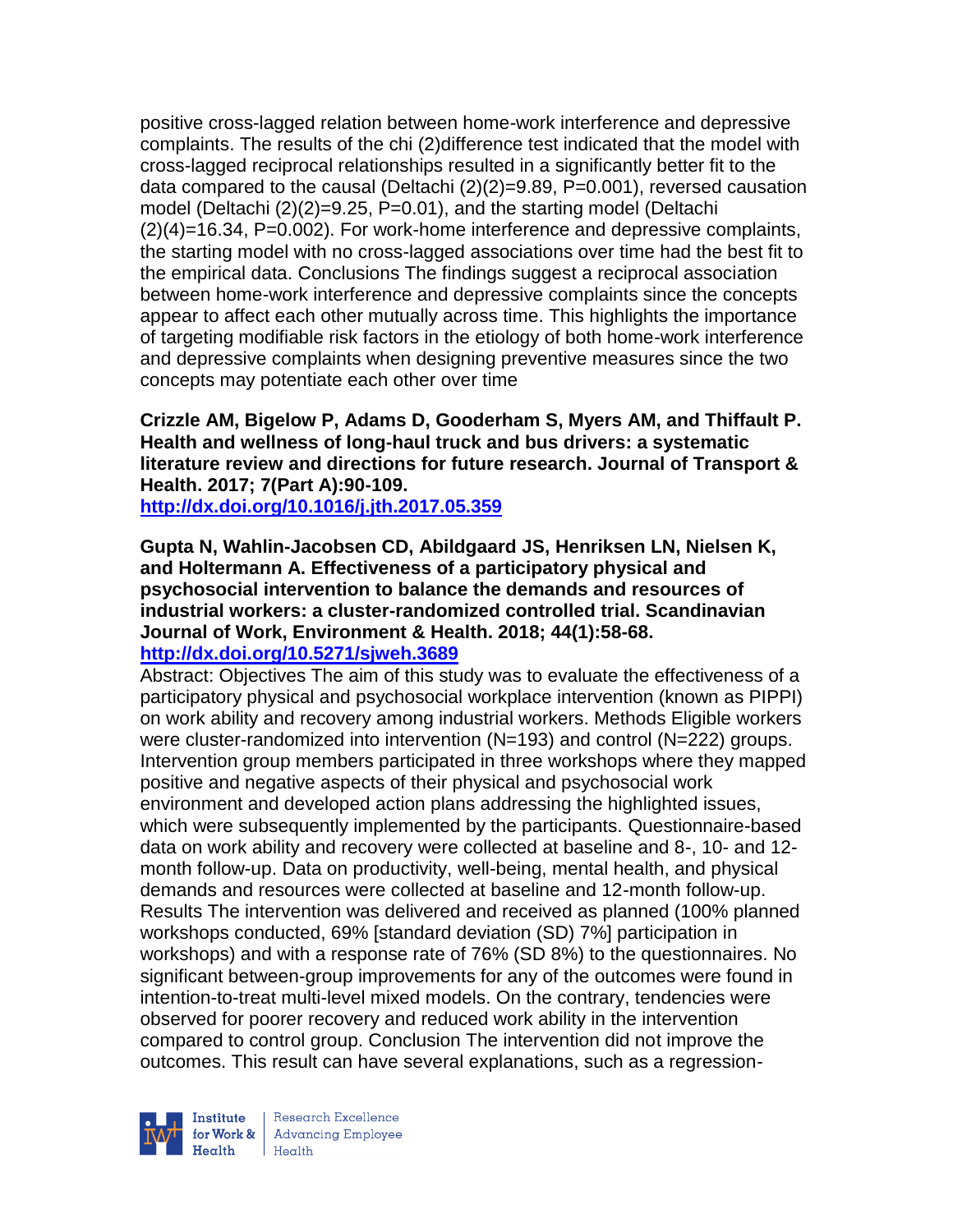toward-the-mean effect or that the intervention might have put an additional burden on the workers already facing high work demands. In addition, there may have been an insufficient match between the intervention components implemented and the predetermined outcomes, and implementation may have been unsuccessful. These potential explanations need to be investigated using process evaluation data

#### **Hallman DM, Rasmussen CDN, Jorgensen MB, and Holtermann A. Time course of neck-shoulder pain among workers: a longitudinal latent class growth analysis. Scandinavian Journal of Work, Environment & Health. 2018; 44(1):47-57.**

### **<http://dx.doi.org/10.5271/sjweh.3690>**

Abstract: Objectives The aims of this study were to (i) identify trajectories of neck-shoulder pain (NSP) over one year in an occupational population and (ii) determine whether these trajectories are predicted by NSP characteristics as well as personal and occupational factors at baseline. Methods This longitudinal study was conducted among Danish workers (N=748) from 2012-2014. Text messages were used to collect frequent data on NSP over one year (14 waves in total). Peak NSP intensity in the past month was rated on a 0-10 numeric scale. A baseline questionnaire covered NSP characteristics (pain intensity, duration, comorbidity, pain medication, and pain interference) as well as personal (age, gender, body mass index) and occupational (seniority, work type, physical strain at work) factors. Latent class growth analysis was used to distinguish trajectories of NSP. Multivariate regression models with odds ratios (OR) were constructed to predict trajectories of NSP. Results Six distinct trajectories of NSP were identified (asymptomatic 11%, very low NSP 10%, low recovering NSP 18%, moderate recovering NSP 28%, strong fluctuating NSP 24% and severe persistent NSP 9% of the workers). Female gender, age, physical strain at work, NSP intensity and duration, pain medication, and pain interference in daily work at baseline were positively associated with severe persistent NSP and strong fluctuating NSP (all P<0.05). Altogether, personal and occupational factors accounted for 14% of the variance, while NSP characteristics accounted for 54%. Conclusions In an occupational sample, six distinct trajectories of NSP were identified. Physical strain at work appears to be a pertinent occupational factor predicting strong fluctuating and severe persistent NSP

### **Howard J, Murashov V, and Branche CM. Unmanned aerial vehicles in construction and worker safety. American Journal of Industrial Medicine. 2018; 61(1):3-10.**

### **<http://dx.doi.org/10.1002/ajim.22782>**

Abstract: Applications of unmanned aerial vehicles (UAVs) for military, recreational, public, and commercial uses have expanded significantly in recent years. In the construction industry, UAVs are used primarily for monitoring of construction workflow and job site logistics, inspecting construction sites to assess structural integrity, and for maintenance assessments. As is the case with



Research Excellence **Institute** Research Excellence<br> **For Work &**<br>
Marth Harlth Harlth  $Heath$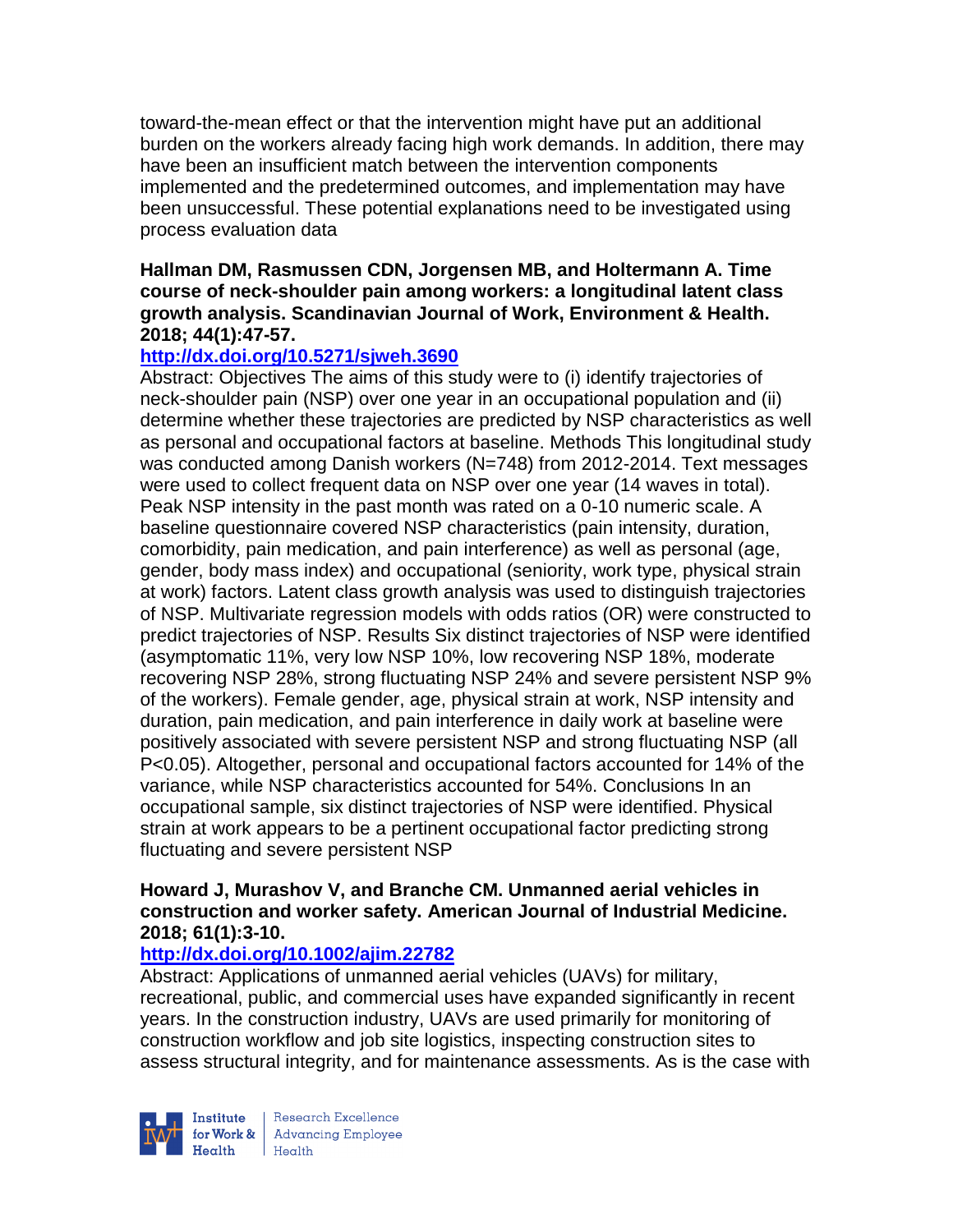other emerging technologies, occupational safety assessments of UAVs lag behind technological advancements. UAVs may create new workplace hazards that need to be evaluated and managed to ensure their safe operation around human workers. At the same time, UAVs can perform dangerous tasks, thereby improving workplace safety. This paper describes the four major uses of UAVs, including their use in construction, the potential risks of their use to workers, approaches for risk mitigation, and the important role that safety and health professionals can play in ensuring safe approaches to the their use in the workplace

## **Kocman A, Fischer L, and Weber G. The Employers' perspective on barriers and facilitators to employment of people with intellectual disability: a differential mixed-method approach. Journal of Applied Research in Intellectual Disabilities. 2018; 31(1):120-131.**

### **<http://dx.doi.org/10.1111/jar.12375>**

Abstract: BACKGROUND: Obtaining employment is among the most important ambitions of people with intellectual disability. Progress towards comprehensive inclusive employment is hampered by numerous barriers. Limited research is available on these barriers and strategies to overcome them. METHOD: A mixed method approach in a sample of 30 HR-managers was used to assess (i) differences in perceived barriers for employment of people with specific disabilities and mental disorders; (ii) barriers specific to employing people with intellectual disability; (iii) strategies to overcome these barriers. RESULTS: Employers perceive more barriers for hiring people with intellectual disability and mental disorders than for physical disabilities. Employment for this population is hampered by a perceived lack of skills and legal issues. Strategies perceived as beneficial are supplying information, changes in organizational strategies and legal changes. CONCLUSIONS: Employers' differentiated expectations and reservations towards hiring individuals with specific disabilities need to be taken into account to increase employment for people with intellectual disability

#### **Korshoj M, Hallman DM, Mathiassen SE, Aadahl M, Holtermann A, and Jorgensen MB. Is objectively measured sitting at work associated with lowback pain? A cross sectional study in the DPhacto cohort. Scandinavian Journal of Work, Environment & Health. 2018; 44(1):96-105. <http://dx.doi.org/10.5271/sjweh.3680>**

Abstract: Objectives Low-back pain (LBP) is a substantial health challenge due to the risk for long-term sickness absence and early retirement. Several biomechanical exposures at work, including sitting, have been suggested to increase the risk for LBP. The objectives of this study were to determine (i) the extent to which temporal patterns and total amount of objectively measured sitting is associated with LBP intensity and (ii) whether selected modifiers influence these associations. Methods This cross sectional study uses baseline data from the Danish PHysical ACTivity cohort with Objective measurements (DPhacto) of physical activities in the cleaning, transport and manufacturing



Research Excellence  $H$ ealth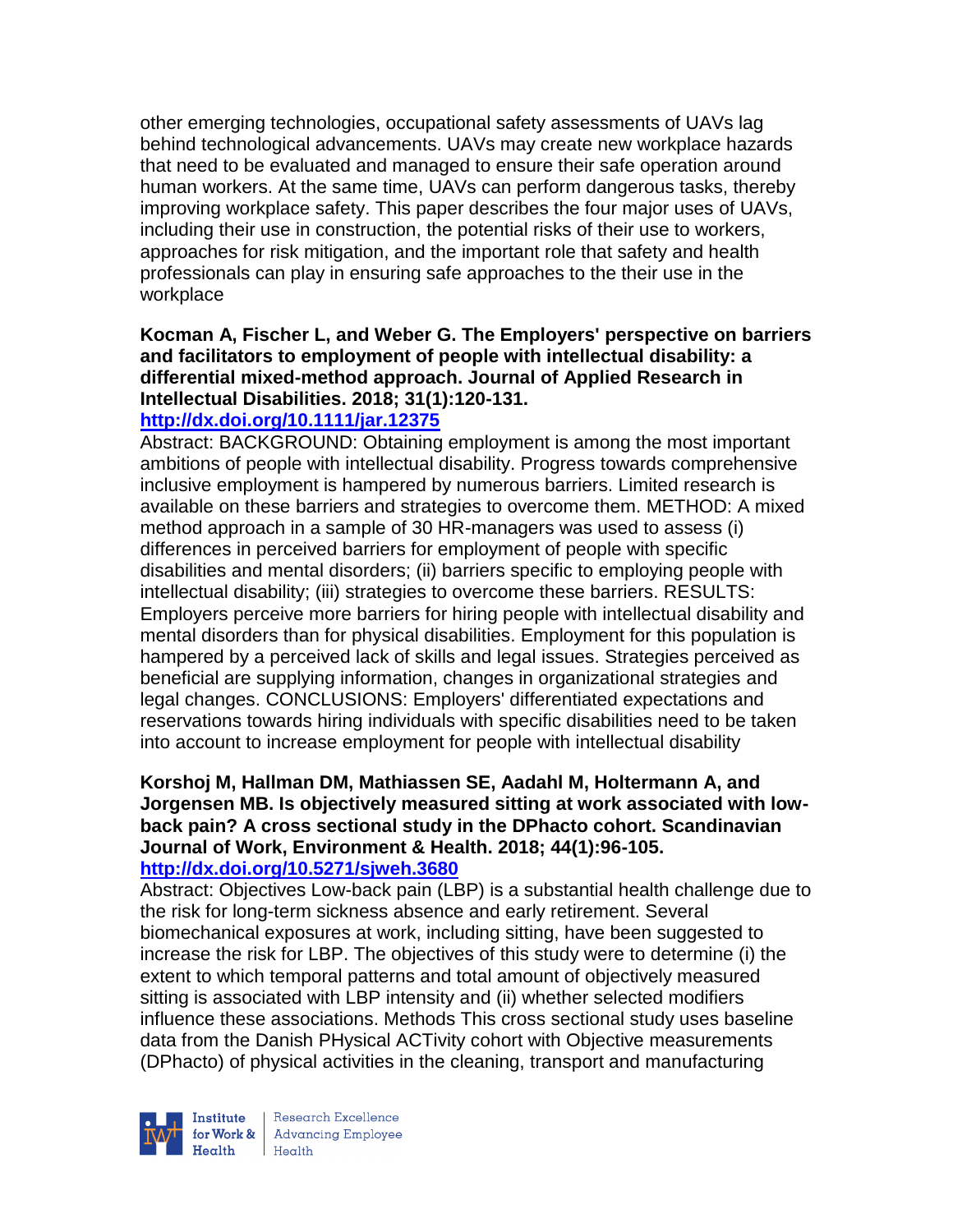sectors. Peak intensity of LBP was collected by questionnaire on a 0-10 scale and sitting was expressed in terms of total duration and temporal pattern, ie, time spent in brief bursts (</=5 minutes), moderate periods (>5-</=20 minutes), and prolonged periods of sitting (>20 minutes); both during work and whole day (waking hours only). Associations were determined using linear regression in models accounting for moderation and confounding. Factors evaluated as moderators or confounders were assessed by questionnaire. Results The population consisted of 704 participants. No significant associations were found between total duration or temporal patterns of sitting and LBP intensity, neither during work nor for the whole day. Body mass index (BMI) significantly moderated the association between sitting and LBP; participants with a high and low BMI showing a negative and positive association, respectively. Conclusion Sitting was not independently associated with peak LBP intensity, suggesting other exposures are more powerful risk factors for LBP

**Miller BM, Metz D, Smith TD, Lastunen J, Landree E, and Nelson C. Understanding the economic benefit associated with research and services at the National Institute for Occupational Safety and Health: an approach and three case studies. Santa Monica, Calif.: RAND Corporation; 2017. [https://www.rand.org/content/dam/rand/pubs/research\\_reports/RR2200/RR](https://www.rand.org/content/dam/rand/pubs/research_reports/RR2200/RR2256/RAND_RR2256.pdf) [2256/RAND\\_RR2256.pdf](https://www.rand.org/content/dam/rand/pubs/research_reports/RR2200/RR2256/RAND_RR2256.pdf)**

**Munn Z, Stern C, Aromataris E, Lockwood C, and Jordan Z. What kind of systematic review should I conduct? A proposed typology and guidance for systematic reviewers in the medical and health sciences. BMC Medical Research Methodology. 2018; 18(1):5.**

**<http://dx.doi.org/10.1186/s12874-017-0468-4>[open access]** Abstract: BACKGROUND: Systematic reviews have been considered as the pillar on which evidence-based healthcare rests. Systematic review methodology has evolved and been modified over the years to accommodate the range of questions that may arise in the health and medical sciences. This paper explores a concept still rarely considered by novice authors and in the literature: determining the type of systematic review to undertake based on a research question or priority. RESULTS: Within the framework of the evidence-based healthcare paradigm, defining the question and type of systematic review to conduct is a pivotal first step that will guide the rest of the process and has the potential to impact on other aspects of the evidence-based healthcare cycle (evidence generation, transfer and implementation). It is something that novice reviewers (and others not familiar with the range of review types available) need to take account of but frequently overlook. Our aim is to provide a typology of review types and describe key elements that need to be addressed during question development for each type. CONCLUSIONS: In this paper a typology is proposed of various systematic review methodologies. The review types are defined and situated with regard to establishing corresponding questions and inclusion criteria. The ultimate objective is to provide clarified guidance for both



Research Excellence for Work & | Advancing Employee  $H_{\text{eath}}$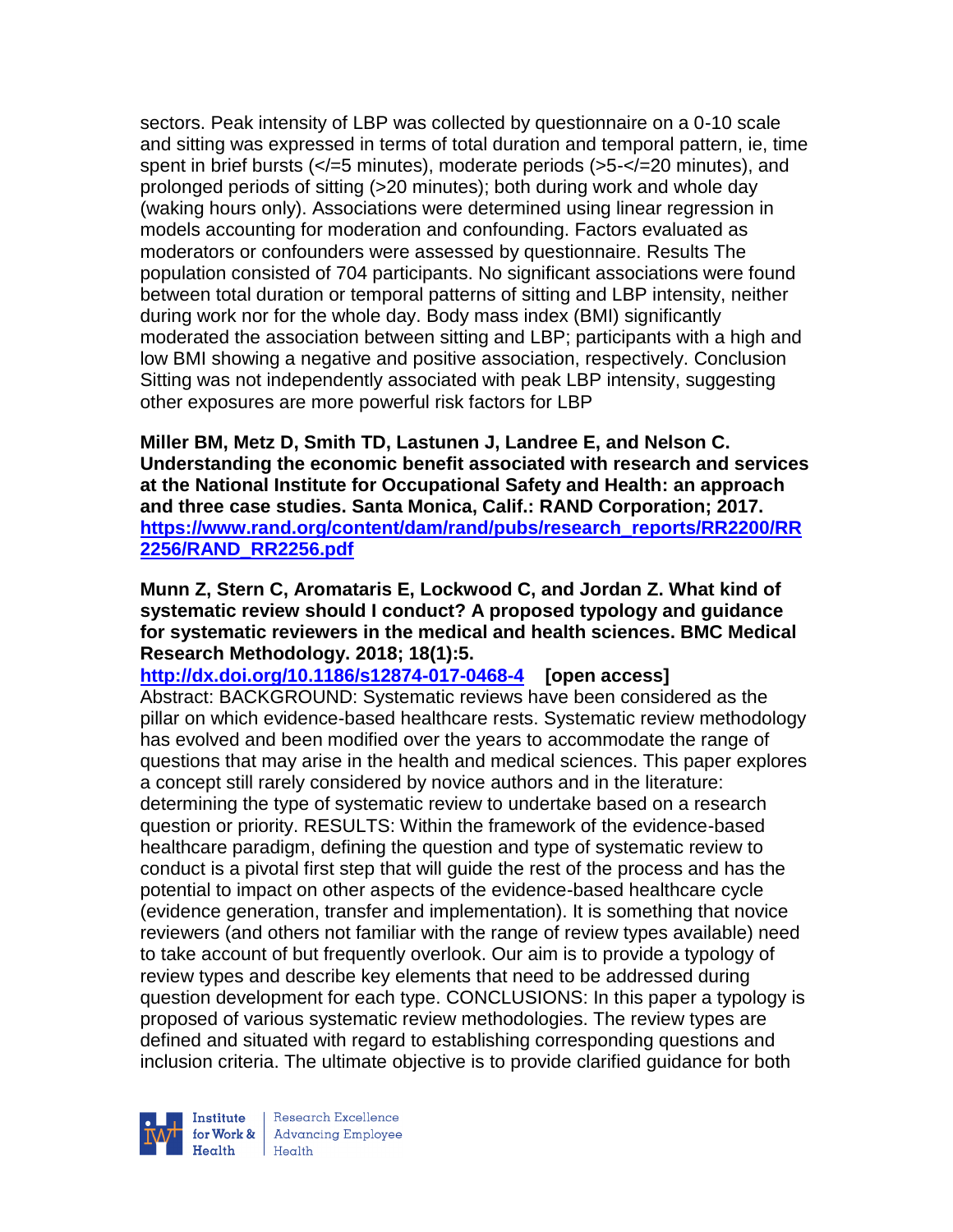novice and experienced reviewers and a unified typology with respect to review types

## **Oldfield M, MacEachen E, Kirsh B, and MacNeill M. Helping employees with fibromyalgia manage their reputations through disclosure dances. OOHNA Journal. 2017; (Spring/Summer)28-33.**

**<http://mi5.ca/oohna/2017springsummer/index.html#p=38>**

### **Shockey TM, Luckhaupt SE, Groenewold MR, and Lu ML. Frequent exertion and frequent standing at work, by industry and occupation group - United States, 2015. Morbidity and Mortality Weekly Report. 2018; 67(1):1-6. <http://dx.doi.org/10.15585/mmwr.mm6701a1>**

Abstract: Repeated exposure to occupational ergonomic hazards, such as frequent exertion (repetitive bending or twisting) and frequent standing, can lead to injuries, most commonly musculoskeletal disorders (1). Work-related musculoskeletal disorders have been estimated to cost the United States approximately \$2.6 billion in annual direct and indirect costs (2). A recent literature review provided evidence that prolonged standing at work also leads to adverse health outcomes, such as back pain, physical fatigue, and muscle pain (3). To determine which industry and occupation groups currently have the highest prevalence rates of frequent exertion at work and frequent standing at work, CDC analyzed data from the 2015 National Health Interview Survey (NHIS) Occupational Health Supplement (OHS) regarding currently employed adults in the United States. By industry, the highest prevalence of both frequent exertion and frequent standing at work was among those in the agriculture, forestry, fishing, and hunting industry group (70.9%); by occupation, the highest prevalence was among those in the construction and extraction occupation group (76.9%). Large differences among industry and occupation groups were found with regard to these ergonomic hazards, suggesting a need for targeted interventions designed to reduce workplace exposure

## **Streibelt M, Burger W, Nieuwenhuijsen K, and Bethge M. Effectiveness of graded return to work after multimodal rehabilitation in patients with mental disorders: a propensity score analysis. Journal of Occupational Rehabilitation. 2017; [Epub ahead of print].**

## **<http://dx.doi.org/10.1007/s10926-017-9709-y>**

Abstract: Purpose Graded return to work (GRTW) is a strategy aimed at bringing people gradually back to coping with a full workload after an extended period of sick leave. This study aims to determine the effect of GRTW in addition to a multimodal rehabilitation on longer-term work participation in people with chronic mental disorders (CMDs). Methods Patients filled out questionnaires at the start of a multimodal rehabilitation and 15 months later. Balanced groups (GRTW, no GRTW) were formed by propensity score matching based on 27 covariates. The primary outcome measures were the return to work (RTW) status at follow-up and the number of days on sick leave during follow-up. Results From 1062 data sets (GRTW 508, no GRTW 554), 381 pairs were matched (age: 47.8 years;



Institute Research Excellence<br>
for Work & Advancing Employee<br>
Health Health Health Health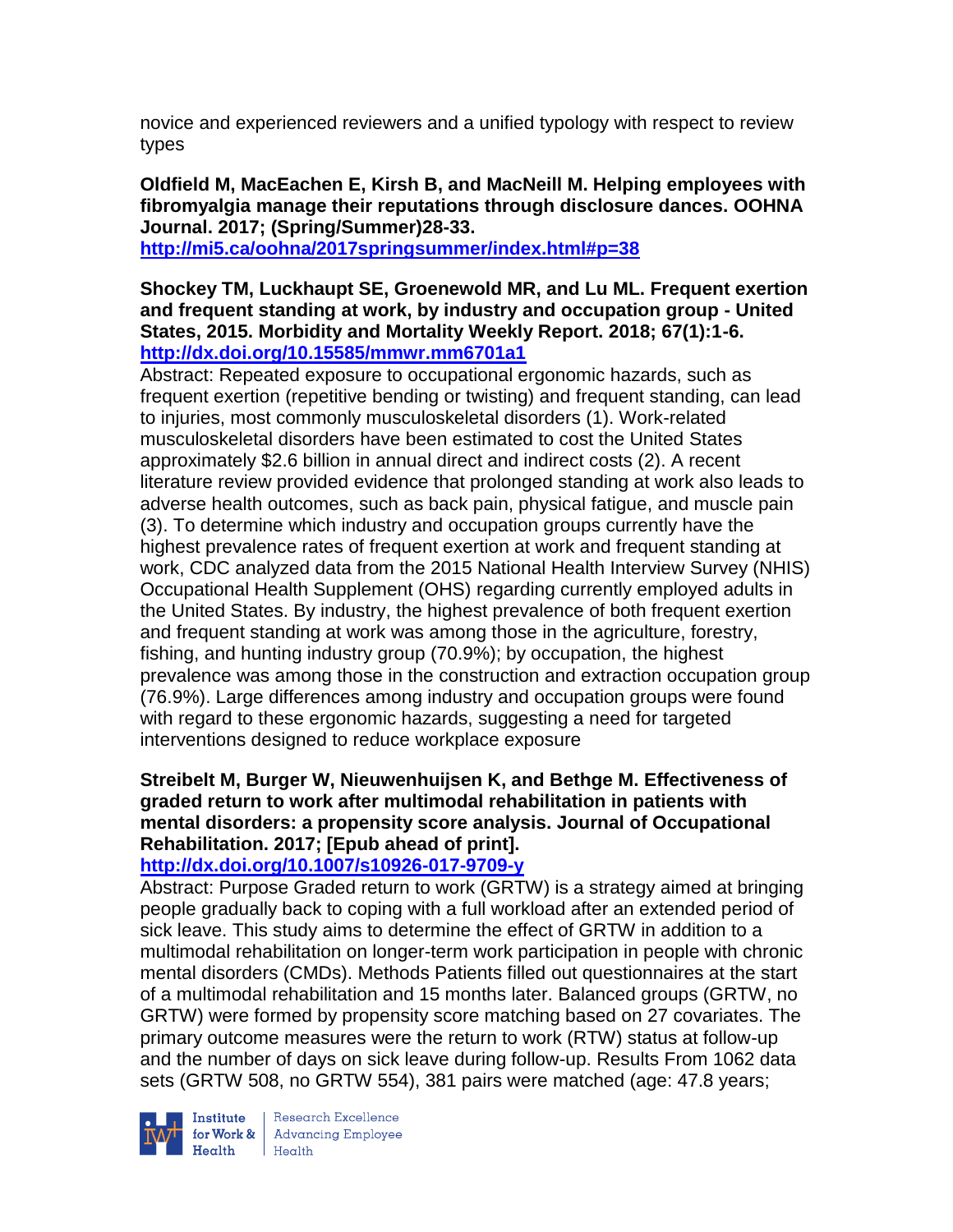78% female; 65% affective disorders, 28% neurotic or somatic disorders). At follow-up, 88% of the GRTW group had returned to work compared to only 73% of the controls ( $RR = 1.22, 1.13-1.31$ ). The mean sick leave duration during the follow-up period was 7.0 weeks in the GRTW group compared to 13.4 weeks in the control group ( $p < 0.001$ ). Additional explorative analyses showed that these effects were only observed in patients with an unsure or negative subjective RTW prognosis. Conclusions Based on this analysis, GRTW in addition to a multimodal rehabilitation is effective in enhancing successful work participation in people with CMDs. Earlier studies showing larger effects in people with a higher risk of a non-RTW were confirmed

### **Vasudevan SV. Opioid use for treatment of chronic pain: an overview and treatment guideline for injured workers responses. WMJ. 2017; 116(2):61- 63.**

## **[http://www.wisconsinmedicalsociety.org/\\_WMS/publications/wmj/pdf/116/2/](http://www.wisconsinmedicalsociety.org/_WMS/publications/wmj/pdf/116/2/61.pdf) [61.pdf](http://www.wisconsinmedicalsociety.org/_WMS/publications/wmj/pdf/116/2/61.pdf)**

### **Watanabe S, Takahashi T, Takeba J, and Miura H. Factors associated with the prevalence of back pain and work absence in shipyard workers. BMC Musculoskeletal Disorders. 2018; 19(1):12.**

**<http://dx.doi.org/10.1186/s12891-018-1931-z>[open access]**

Abstract: BACKGROUND: We conducted a questionnaire survey of shipyard workers to identify difficulties experienced due to orthopedic or musculoskeletal disorders. METHODS: The subjects were 375 workers (male, 361; female, 14) who worked for a single shipbuilding company. Questionnaire items covered the working environment, including work environment, working posture, and the weight of objects that the subject dealt with, as well as physical and lifestyle characteristics, namely smoking habits, drinking habits, sleeping hours, medications, exercise habits, and any weight gain of 20 kg or more since the age of 20. Subjects were also asked to indicate if they regularly experienced any of 17 listed difficulties in their daily lives, and to use an illustration of the human body to mark any body parts that were painful or hard to move. RESULTS: The mean age was 41.8 years (19-73 years). The lower and/or upper back was the most frequent site of pain (46.5%), followed by the shoulders (11.4%), knees (9.6%), and neck (5.3%). Maintaining a half-sitting posture was the most problematic activity of daily living. Back pain was less frequent in subjects who exercised regularly, and more common in those who worked with heavy loads or in narrow spaces. A multinomial logistic regression analysis showed that absence from work was more common in subjects with back pain who had gained weight since their youth, who smoked, who used fire while welding metal, or who worked in a lying posture. While 35.4% of subjects had experienced absence from work due to musculoskeletal pain, only 5.1% were permitted by their employer to alter their work content or reduce their workload. CONCLUSIONS: These results indicate that a large number of shipyard workers

have difficulties in their work and daily life activities due to back pain. To prevent